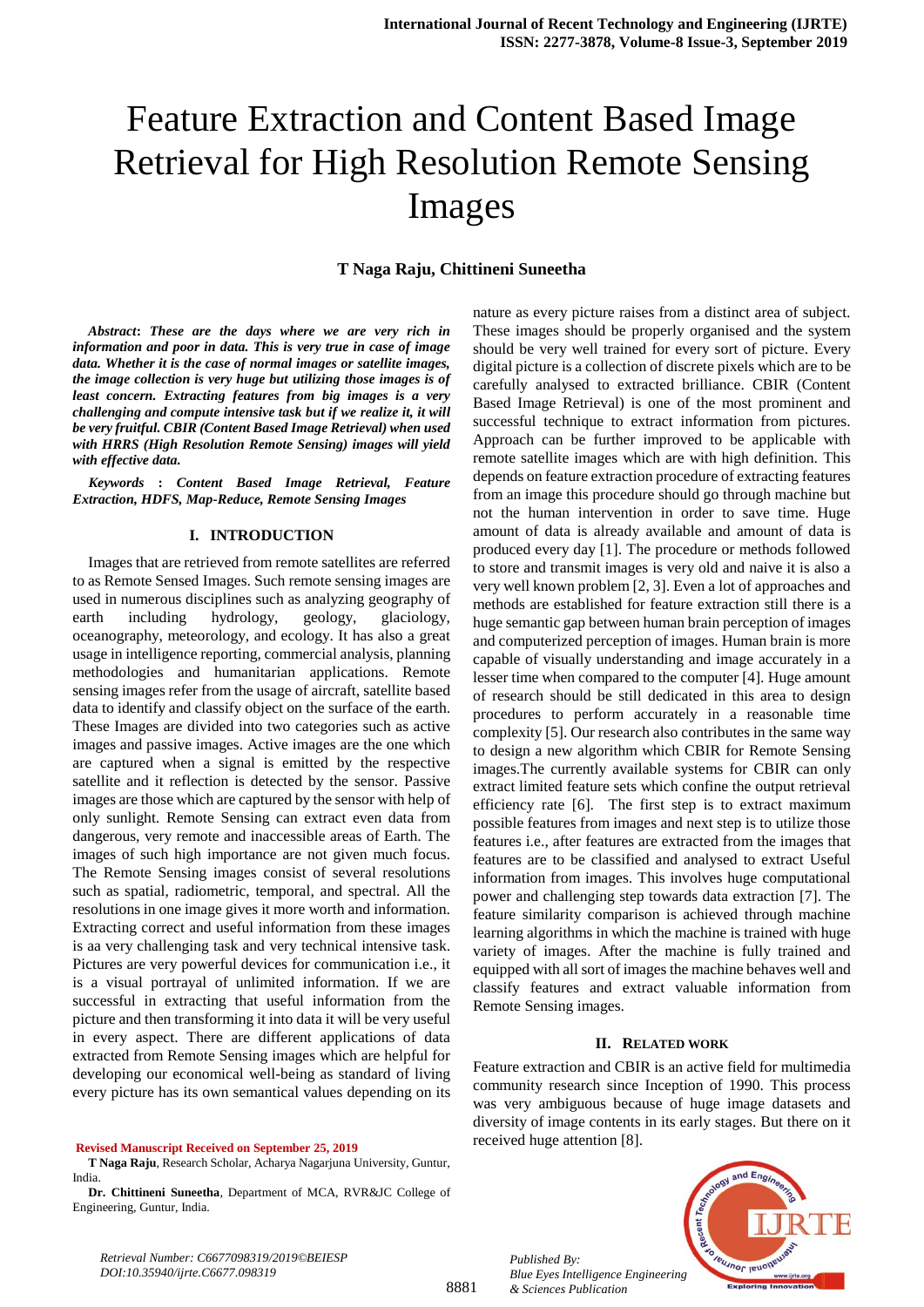Das et al. [9] proposed an approach where extracting the features of an image is achieved through image binarization. This enhances retrieval of images and its identification using content based image recognition. Latest update system using two public data sets and reduce the sizes of features to 12:00 regardless of the dimensions of the image. This is not suitable for high resolution images as binarization of those images is hectic task then training the system.

Seetharaman and SelvaRaj [10] came up with a method for image retrieval buy statistical tests they are applicable for structured and textured images as input. Hate the entire image was considered to as a textured image where as for structured images the shape is separated into different regions depending upon its nature. If this approach is applied to big images the images cannot be divided into structured and textured images.

Madhavi et al. [11] propose an approach which is called as image retrieval using interactive genetic algorithm which is used to calculate selective features of an image and then comparing them to related images against those features. The approach was tested to prove the efficiency of the proposed approach. The test set was about 10,000 images. To implement this methodology for extracting features from high resolution images is nearly impossible as the test set it selves forms a huge burden to handle.

Zeng [12] et al. came up with a procedure where a local structure descriptor is designed for retrieval of images. Local structure descriptor is designed based upon the local structures which are beneath colors; it has a combination colour texture and shape as a single unit of image retrieval. They also proposed algorithm for extracting features which can extract histogram for local structure using its local structure descriptor. As we use only high resolution images and Remote Sensing images in this scenario colour and texture will vary depending upon the time, sunlight, mist, fog and current climatic conditions when the image was clicked. So the local structure descriptors will not be valid every time for the same image.

Ali et al. [4] proposed a robust CBIR approach where the used two algorithms namely Speeded Up Robust Features (SURF) and Scale Invariant Feature Transform (SIFT) extraction of features from images. It is robust to rotation and scale change prayer algorithm is very robust for illumination changes. Both the algorithms are used to enhance effectiveness of CBIR approach.They evaluated the method on Corel-1500 etc. But was not at all implemented on high resolution or remote sensing Data images thus it is a dilemma whether the approach works well with big images or not.

Nagaraju et al. [13] described a distributed framework methodology to handle high resolution Remote Sensing images through Hadoop and HDFS. This is an approach where a single high resolution image is handled in no time with distributed framework. The images with split into dimension based and memory based and then uploaded to HDFS via PUT command. This has two phases such as pre-processing and map-reduce. This is a robust way of handling large files by converting and merging of files.

We hereby come up with an approach which extends this idea of Distributed Framework for High Resolution Remote Sensed Images with CBIR for feature extraction and comparison.

# **III. METHODOLOGY**

The following figure describes CBIR methodology for normal images.



**Figure 1: Block diagram of Content Based Image Retrieval System**

The above figure describes the methodology followed for content-based image retrieval for normal images. This is only applicable for normal and small size images and it performs very well when used with medium resolution images. Initially all the images for which the machine is to be trained it is saved in a database called as image database then and in the further step maximum possible features from all those images are extracted from the database by the machine by analyzing each and every image from the database. All these features are saved and Stored for further purpose in in another database called as feature database. This feature database is a repository of all the features extracted from the image database. When an image is given as a query to the system all the features from those images are extracted and compared against the feature database which is already built initial steps. After this comparison is successful images with similar features are retrieved by the system. In this process the disadvantages that the machine does not currently learn from the images and neither the image database not the feature database is updated with time. If we apply machine learning algorithms to this approach we can come up with a most powerful and best-in-class methodology for feature extraction from images. This is also not suitable to work with high resolution remote Sensing images because no two images shot in a small period of time will be similar. Thus up gradation of image database as well as the features of those is mandatory in this concern. So we modify the above approach to be applicable for high resolution Remote Sensing images with distributed framework working with content based image retrieval approach.

# **Algorithm:**

Step 1: Accept the Input image and parallelly perform Steps 2 and 7

Step 2: Divide the image into required amount of sub-images Step 3: Using an Image Processing Tool Pre-process the images

Step 4: Upload every sub-image to HDFS

*Blue Eyes Intelligence Engineering* 

*Published By:*

*& Sciences Publication* 

Step 5: Apply Map-Reduce to the uploaded sub-images Step 6: Store these images into a huge database

> and  $E_{n\alpha}$ **IBUJNOT IBUON**

*Retrieval Number: C6677098319/2019©BEIESP DOI:10.35940/ijrte.C6677.098319*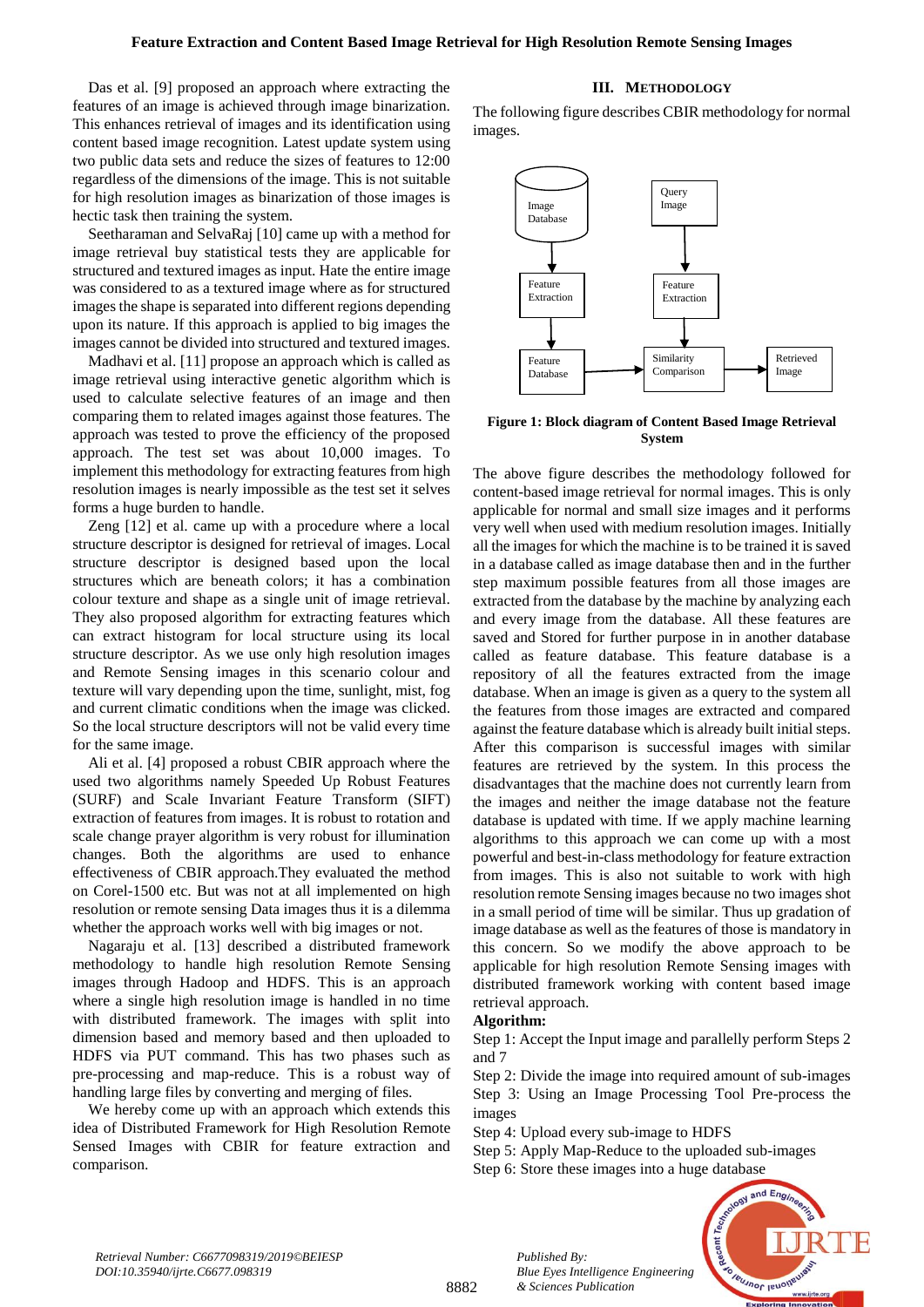Step 7: Extract maximum possible features from the given sub-images via supervised

Learning

Step 8: Store all the extracted features into a Feature database Step 9: Accept a query image and extract maximum possible features from it

Step 10: Compare these features using K-NN algorithm to the Feature DB which is built

Step 11: Retrieve the required image which is a result of comparison of features

Step 12: Continuously train the system to learn the features from the Image Database



**Figure 2: Block Diagram of CBIR approach for distributed framework for HRRS images**

# **Detailed description:**

The high definition and high resolution remote Sensing images are taken as input and divided into even sized chunks without any loss of dimension, detail and data. High resolution images cannot be analysed properly in a single go accurately so we divide those images so that it will be easy to handle. The size of each piece of the image can be chosen depending upon the computational power available.

All the image parts are passed through an image processing tool so that any lost dimensions and details are recovered which are lost during division of images. Dimensionality reduction does not apply on satellite images at every detail is important. Image processing tool ensures that whole image can be recovered from summing up image parts so that no valuable information from the image is lost by dividing it.

Every image part is uploaded to Hadoop Distributed File System (HDFS) using HDFS command called as put command. Every image part is referred as a block in HDFS. Every single block is uploaded at a time can be retrieved at a time from the file system. Any operations such as access, upload, modify are done on a block at a time. These are called as block operations in HDFS.

Procedure of Map-Reduce is applied on Hadoop Distributed File System which performs Map-Reduce algorithm on each and every block of HDFS. After map-reduce is applied to every block in the database the result is saved in image database for easy retrieval and access. This image database consists of high resolution remote Sensing Data images which become a huge repository of images retrieved by satellites from Earth containing very useful information.

Accept a query image for which comparison has to be performed and extract maximum possible features from it. The feature extraction procedure for HRRS images as well as for query images is done through supervised learning which a pre-dominant branch of machine learning. Through supervised learning feature extraction procedure performs faster and foolproof also extract as many features by redundantly learning from the previous results. The features which are extracted from HRRS images are stored into a feature database which serves for future.

The features which are extracted from the query image are compared against features from feature database recurrently through K- Nearest Neighbour algorithm which trains the system every time a decision is made. We here apply a machine learning algorithm instead of normal comparison for feature comparison such that the system performs better and can handle any sort of image with any detail. The machine becomes more robust in making decisions for comparisons as it frequently learns from every result.

Incessant learning is a predominant feature of this methodology as the system continuously learns whenever it extracts features from input images as well as query images. The repository of HRRS images which is called as image

database will act as training data for learning to extract features from the images.



*Retrieval Number: C6677098319/2019©BEIESP DOI:10.35940/ijrte.C6677.098319*

8883

*Published By: Blue Eyes Intelligence Engineering & Sciences Publication*